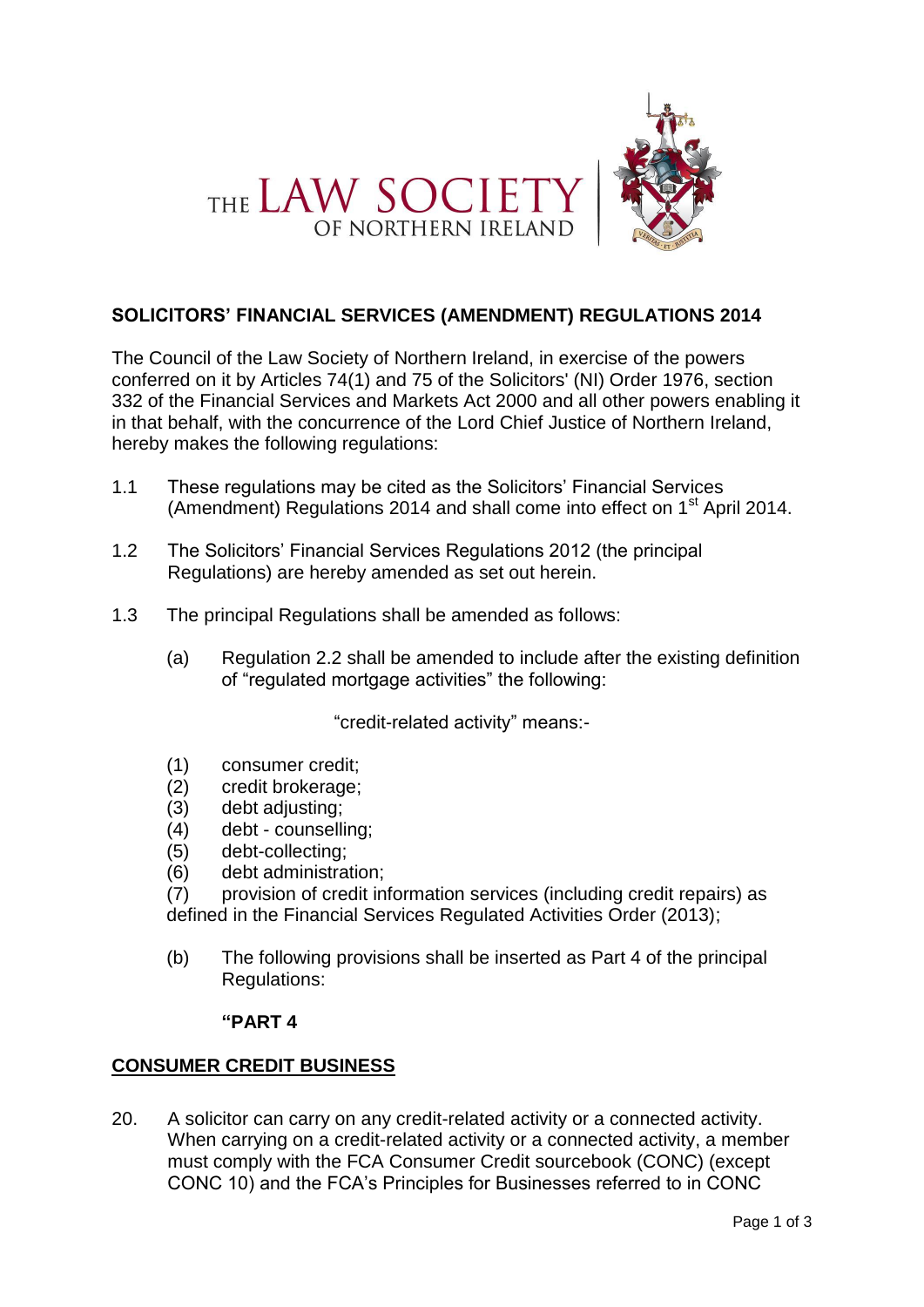1.1.4G in relation to that activity, as if it were FSMA authorised with a permission under Part 4A of FSMA to carry on that activity."

The Society may from time to time issue practice notes as an indication as to how it considers a regulation should operate or be interpreted. They do not form part of the regulations themselves.

Made by the Council on the 15<sup>th</sup> January 2014.